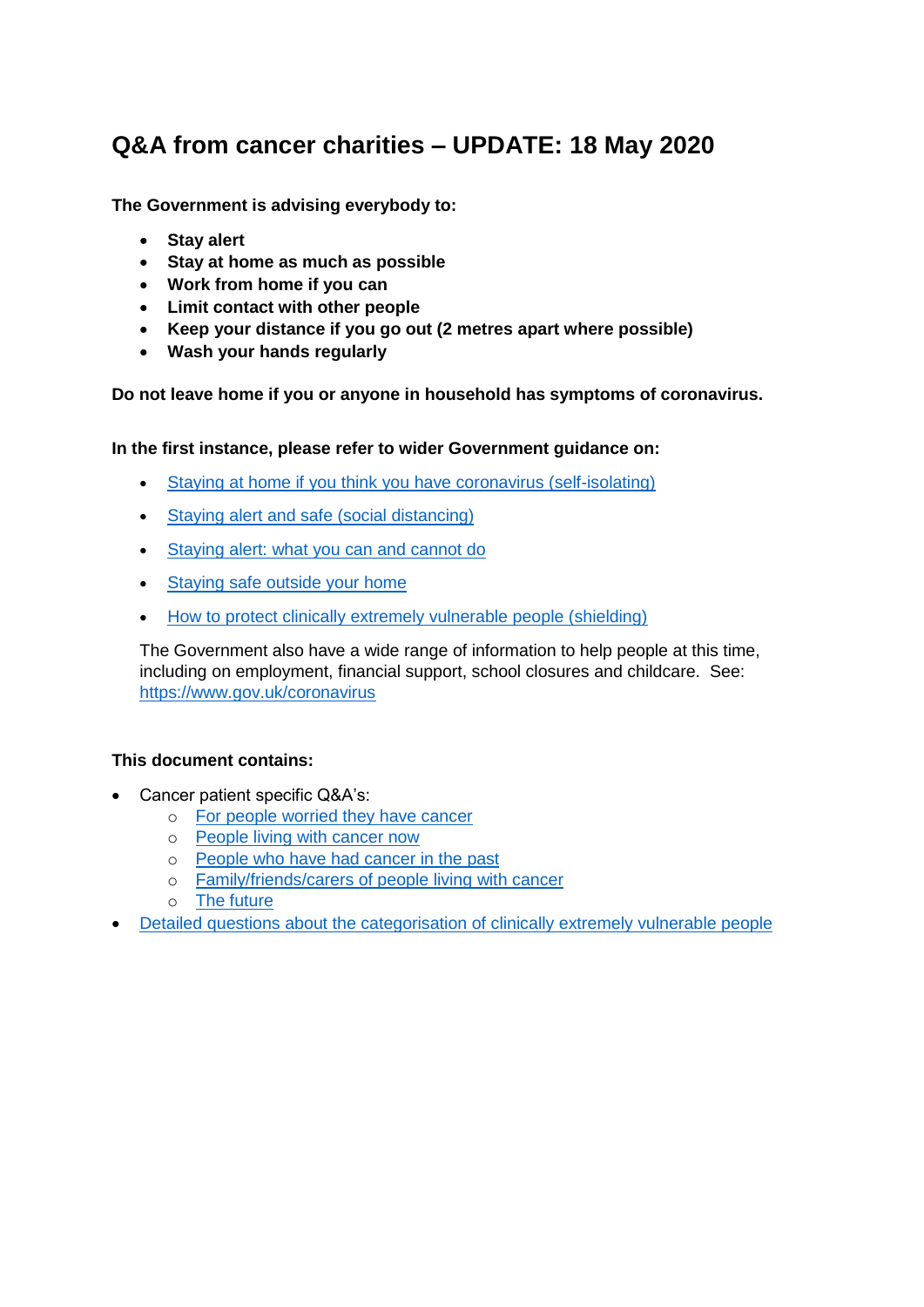# <span id="page-1-0"></span>**For people worried they have cancer**

#### **Q1 I am worried that I have symptoms of cancer. Should I still go to my GP?**

It is important that you seek clinical advice if you have a worrying symptom. GP surgeries have been advised to offer online consultations and remote triage so that people do not have to attend in person unnecessarily. Please do contact your GP surgery directly if you are worried about a possible cancer symptom, for exampleif you have any of the following symptoms for no explainable reason:

- Bleeding that doesn't come from an obvious injury
- A lump

.

- Weight loss
- Or any type of pain that won't go away.

You can find a fuller list of the symptoms to look out for on the [Be Clear on Cancer](https://www.nhs.uk/be-clear-on-cancer) website.

#### **Q2 I have just been referred by my GP with suspected cancer. Should I attend my diagnostic appointment?**

If you have been asked to go to the hospital for further investigation, it is important that you attend. The NHS is reorganising the way that cancer diagnosis is delivered so that you can undergo diagnostic tests in places protected from the coronavirus. Because of that, you may be asked to self-isolate for seven days before any diagnostic procedures, even if you do not have coronavirus symptoms. You should discuss with the clinical team at the hospital if you have any concerns about attending.

Most people who go to their GP with symptoms do not have cancer. However, if you do have cancer, earlier diagnosis can mean more effective treatment and improved chances of survival.

If you have been asked to attend hospital, the only reason you should not go is if you have any symptoms of coronavirus. In this case, you should tell the hospital, cancel your appointment and self-isolate. The clinical team will discuss with you about when your appointment can be safely rescheduled.

### <span id="page-1-1"></span>**People living with cancer now**

#### <span id="page-1-2"></span>**Q3 Do I need to do anything differently as someone who is being treated / in remission from cancer/living with a chronic cancer?**

People with certain cancers and those who have received or are receiving certain treatments are at risk of severe illness if they catch coronavirus (Covid-19). This includes:

- people with cancer who are undergoing active chemotherapy
- people with cancer who are undergoing radical radiotherapy for lung cancer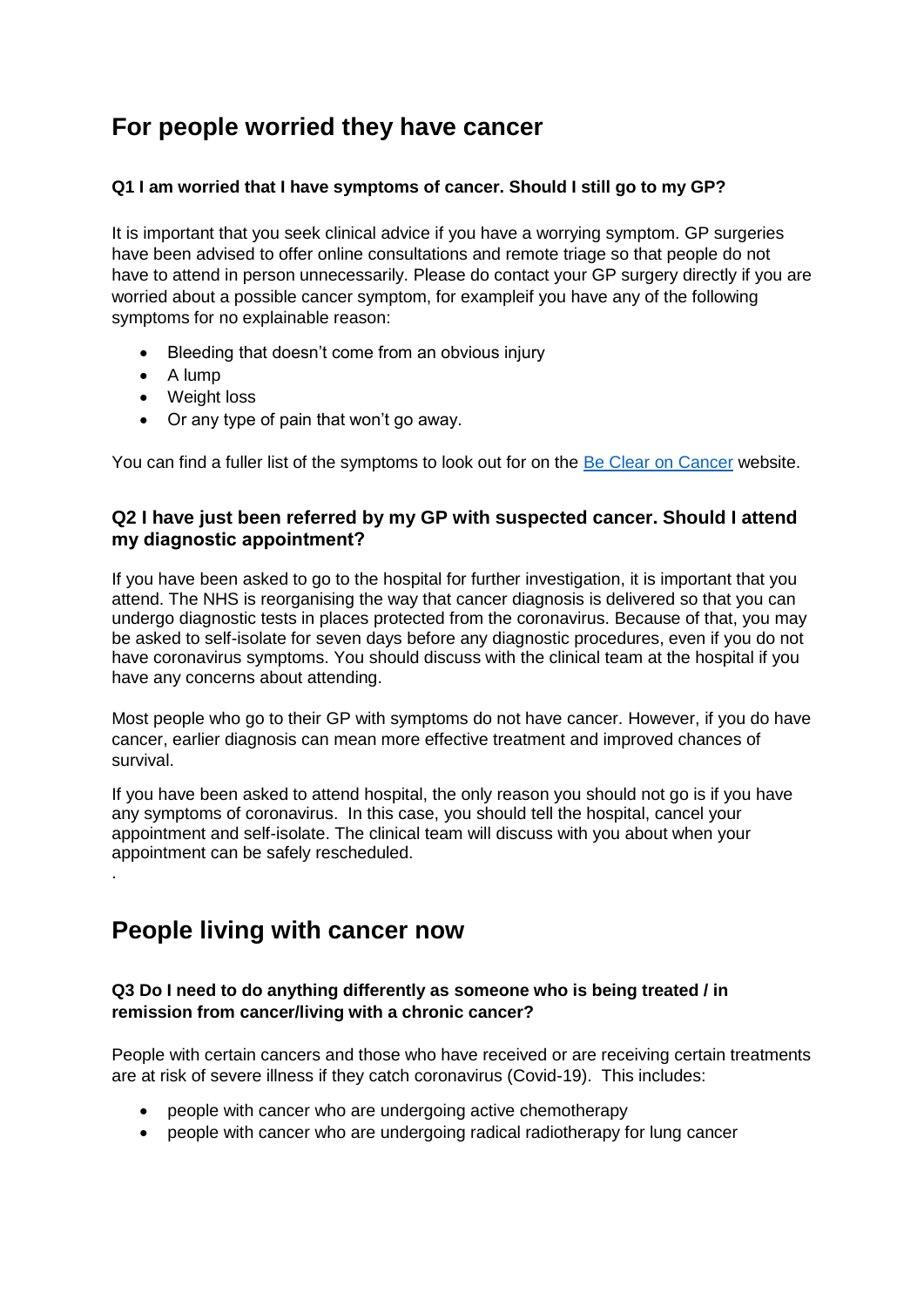- people with cancers of the blood or bone marrow such as leukaemia, lymphoma or myeloma who are at any stage of treatment<sup>1</sup>
- people having immunotherapy or other continuing antibody treatments for cancer
- people having other targeted cancer treatments which can affect the immune system, such as protein kinase inhibitors or PARP inhibitors
- people who have had bone marrow or stem cell transplants in the last 6 months, or who are still taking immunosuppression drugs<sup>2</sup>

The Government has published *quidance* for these people, and strongly advises them to rigorously follow shielding measures in order to keep themselves safe:

- 1. Strictly avoid contact with someone who is displaying symptoms of coronavirus (COVID-19). These symptoms include high temperature and/or new and continuous cough.
- 2. Do not leave your house, except to attend essential medical appointments (please speak to your hospital team to determine which appointments are absolutely essential).
- 3. Do not attend any gatherings. This includes gatherings of friends and families in private spaces for example family homes, weddings and religious services.
- 4. Do not go out for shopping, leisure or travel and, when arranging food or medication deliveries, these should be left at the door to minimise contact.
- 5. Keep in touch using remote technology such as phone, internet, and social media.

The NHS has written to people in these groups with advice and information about what to do during this time, and where to access support. This advice will be in place until at least the end of June.

Please visit the [Government website](https://www.gov.uk/government/publications/guidance-on-shielding-and-protecting-extremely-vulnerable-persons-from-covid-19/guidance-on-shielding-and-protecting-extremely-vulnerable-persons-from-covid-19) for more information regarding shielding advice.

If you are affected, and have a scheduled hospital or other medical appointment during this period, talk to your clinical team to ensure you continue to receive the care you need and determine which of these are absolutely essential.

### **Q4 What support is available to me if I have been advised to shield?**

Everyone who has received a letter advising that they are clinically extremely vulnerable should [register online](https://www.gov.uk/coronavirus-extremely-vulnerable) if you need any extra support. This may include having essential groceries delivered to your home or setting up regular calls with an NHS volunteer if you are experiencing feelings of isolation.

- if they had an autologous HSCT within the last year
- if they had an allogeneic HSCT within the last 2 years, or they are having continuous immunosuppressive therapy, they have chronic graft versus host disease (GvHD) or there is evidence of ongoing immunodeficiency (or for other extremely vulnerable groups based on clinical assessment).

**<sup>.</sup>** <sup>1</sup> This means before, during or after treatment, including those being managed expectantly

<sup>&</sup>lt;sup>2</sup> When applying these criteria locally, clinicians should take into account the new Covid-19 NICE guidance on haemotopoietic stem cell transplantation which states that patients should follow shielding advice: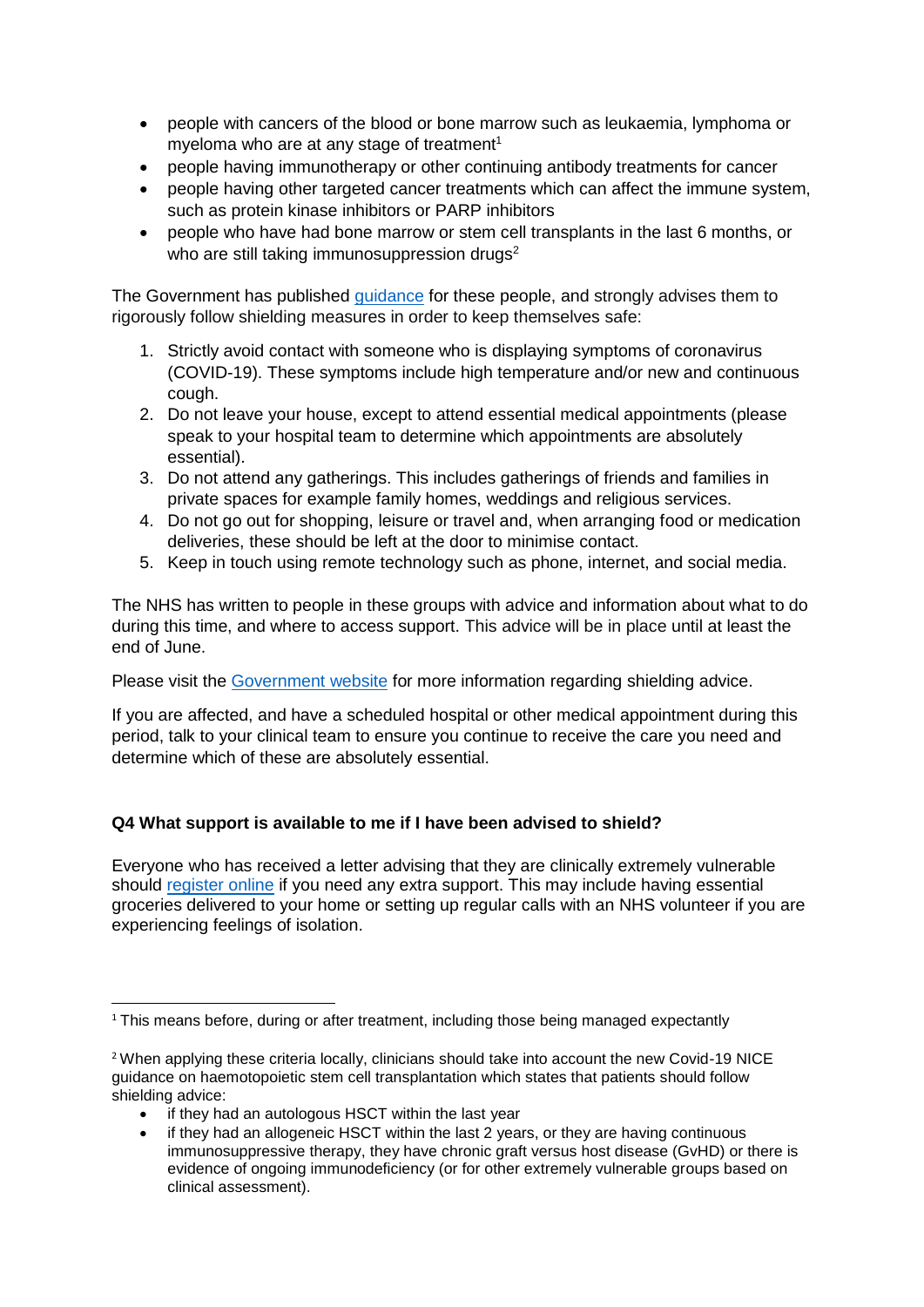Information on the support available to people who are shielding can be found [here.](https://www.gov.uk/government/publications/guidance-on-shielding-and-protecting-extremely-vulnerable-persons-from-covid-19/guidance-on-shielding-and-protecting-extremely-vulnerable-persons-from-covid-19)

#### **Q5 I think I should be considered as clinically extremely vulnerable, but I haven't received a letter. What should I do?**

The criteria for cancer patients were carefully defined, based on those with greatest clinical risk.

If you are unsure of your risk and what measures you should be taking, you should speak with your hospital specialist. If this is not possible, you should contact your GP.

#### **Q6 I don't think I should be considered as clinically extremely vulnerable, but I have received a letter saying I am. What should I do? / I have received a letter saying I am considered as clinically extremely vulnerable but I do not want to follow the guidance.**

The criteria for cancer patients were carefully defined, based on those with greatest clinical risk. Some cancer patients may receive a letter because they have other conditions that place them in the highest risk cohort.

We understand that the restrictions imposed by shielding are difficult, both for you and for your family members and/or carers. The Government has issued shielding guidance, strongly advising you to stay at home and avoid face-to-face contact until at least the end of June. This is the safest thing to do to protect you from illness/ complications of COVID-19.

However, this is guidance and whether you follow the guidance or not is a personal decision for you to make. You may decide, having weighed up the risks and the implications of shielding, that you do not want to follow the guidance. Before deciding, we would ask you to discuss the matter with your GP or hospital specialist and those that may provide care for you. This may be particularly relevant for patients who are receiving end of life care. Please do talk to somebody before you decide what to do.

If you are unsure of your risk and what measures you should be taking, you should speak with your hospital specialist. If this is not possible, you should contact your GP.

#### **Q7 I have received the letter more than once. Why?**

Some people may receive the letter more than once because they have more than one condition that places them in the highest risk cohort.

Some people may receive a letter from the central NHS point and their local clinical team or GP, as both have identified them as clinically extremely vulnerable.

#### **Q8 Will this categorisation of people be used to determine prioritisation for treatment?**

Absolutely not. This is about identifying those people most at risk so they can take measures to protect themselves from developing serious illness from Covid-19. It is also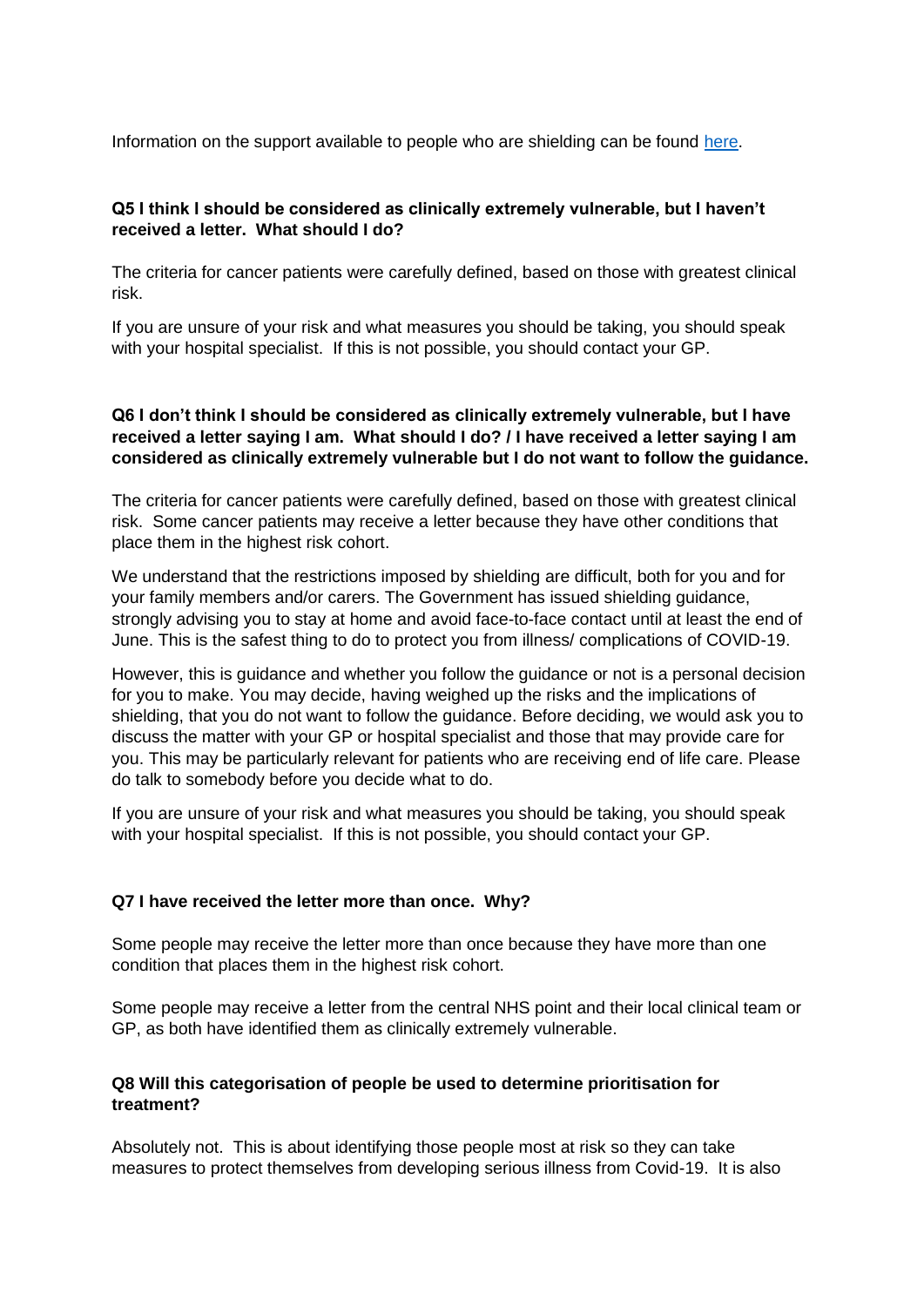about making sure they can access care and support during this time, including social care and help with practical needs such as getting medicines.

If you fall ill from COVID-19, or any other condition, and require treatment in hospital, you will still be treated as normal and will not be denied any medical intervention because you are in the shielding group.

#### <span id="page-4-0"></span>**Q9 What will happen to my cancer treatment? For example:**

- **Will it be postponed?**
- **Should I still go to hospital appointments?**
- **How will my hospital decide whether I am a priority for treatment? Will there be national rules?**
- **If treatment, including stem cell transplants, are deferred and I begin to relapse will this limit my eligibility for future lines of treatment?**
- **Should I start chemotherapy treatment (particularly if it is a 2nd/3rd line for "mop up") or postpone?**
- **As a stage 4 patient will I be given life support if I have breathing difficulties due to the virus?**
- **If I get the virus and recover, will this affect my cancer treatment and outlook?**

Essential and urgent cancer diagnosis, treatment and care are continuing, and the NHS is planning now for the restoration of all services. NHS staff are working hard to make sure cancer treatments can continue in the safest and best possible way. To do this during the pandemic, there may need to be some changes to how treatments are delivered.

Cancer treatments, especially operations and chemotherapy, are riskier now than before. Cancer and its treatment can weaken the immune system, making a person more vulnerable to the virus. In some cases, it may be safer to delay cancer treatment or give it in a different way, to reduce the risk from coronavirus. Any decisions will be based on how urgent it is and the level of risk. Your safety is a priority in making any decisions.

Changes are being made to the way services are delivered to keep patients and staff safe. For example:

- Most hospitals have started to use more telephone consultations as a way of helping people to avoid long waits in clinics and for treatment. You may be called to arrange your treatments in this way, and planned treatments may need to be moved to help with running a smooth service.
- Some patients may have their chemotherapy at home or have fewer radiotherapy appointments, to reduce visits to hospital while continuing with their treatment.
- For some people, it may be safer to delay surgery. Your doctor may suggest a different treatment in the meantime, such as chemotherapy or hormonal therapy.

Some patients may start to see their treatment move to a different hospital as the NHS sets up 'cancer hubs' to coordinate treatment and ensure it can continue safely. The hubs support hospitals across the NHS and independent sector to work together to maximise capacity and ensure that people receive the treatment that they need.  You will remain under the care of your treating hospital and clinical specialist team and should contact them with any questions about your treatment and care.

Your clinical team are best placed to talk with you about your treatment and appointments. They will work with you to determine the best course of action in each individual situation. If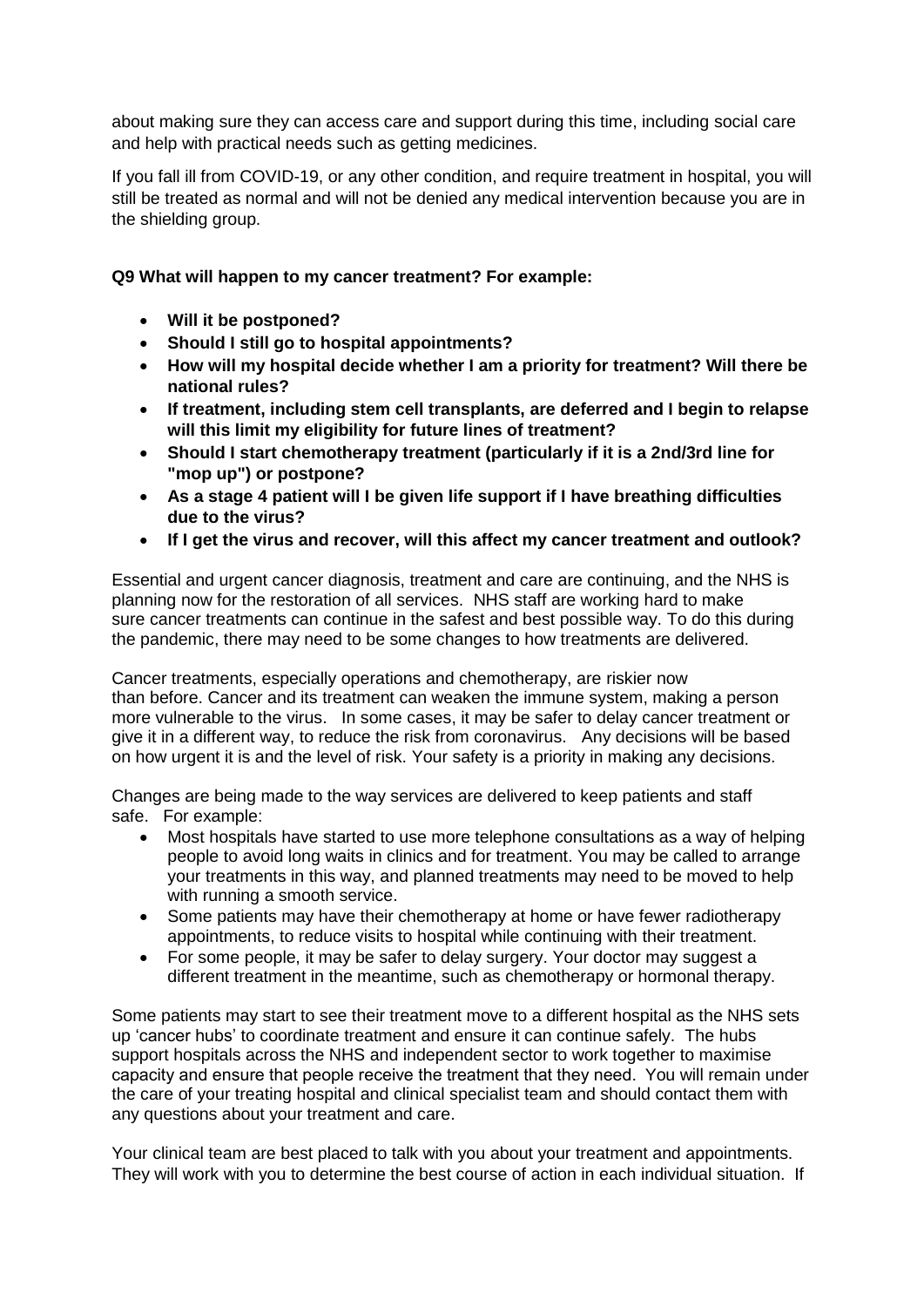you have any concerns or questions about your treatment, please speak to your clinical team.

#### **Q10 I am on chemotherapy. If I experience sweats/ cough/ shivering should I call NHS 111 or the chemotherapy care line?**

You should call the chemotherapy care line. If the chemotherapy care line is not available in your area, please speak to your clinical team about who you should call in this situation.

#### **Q11 If I need to shield/self-isolate for more than seven days, what will happen in relation to treatment that has to be done weekly?**

Your clinical team are best placed to talk with you about the effect on your treatment and appointments. They will work with you to determine the best course of action in each individual situation.

There is guidance if you think you or someone in your household have coronavirus: [https://www.gov.uk/government/publications/covid-19-stay-at-home-guidance/stay-at-home](https://www.gov.uk/government/publications/covid-19-stay-at-home-guidance/stay-at-home-guidance-for-households-with-possible-coronavirus-covid-19-infection)[guidance-for-households-with-possible-coronavirus-covid-19-infection](https://www.gov.uk/government/publications/covid-19-stay-at-home-guidance/stay-at-home-guidance-for-households-with-possible-coronavirus-covid-19-infection)

#### **Q12 How can I maintain my mental health during this time?**

We understand that this may be a worrying time and you may find staying at home and having limited contact frustrating. At times like these, it can be easy to fall into unhealthy patterns of behaviour, which can make you feel worse. Simple things you can do to stay mentally and physically active during this time include:

- look for ideas for exercises to do at home on the NHS website
- spend time doing things you enjoy reading, cooking and other indoor hobbies
- try to eat healthy, well-balanced meals, drink enough water, exercise regularly, and try to avoid smoking, alcohol and recreational drugs
- try spending time with the windows open to let in fresh air, arranging space to sit and see a nice view (if possible) and get some natural sunlight. Get out into the garden or sit on your doorstep if you can, keeping a distance of at least 2 metres from others.

You can find additional advice and support from [Every Mind Matters](https://www.nhs.uk/oneyou/every-mind-matters/) and the [NHS mental](https://www.nhs.uk/conditions/stress-anxiety-depression/)  [health and wellbeing advice website.](https://www.nhs.uk/conditions/stress-anxiety-depression/)

#### **Q13 What are the symptoms likely to be?/Will the symptoms be different because I have cancer?/What should I look out for? / What should I do?**

The NHS outlines the common symptoms of coronavirus on its [website.](https://www.nhs.uk/conditions/coronavirus-covid-19/)

If you are experiencing symptoms of any infection or illness, including coronavirus, you should contact your cancer team know as you would normally. You can do this as well as calling 111 for advice about coronavirus symptoms.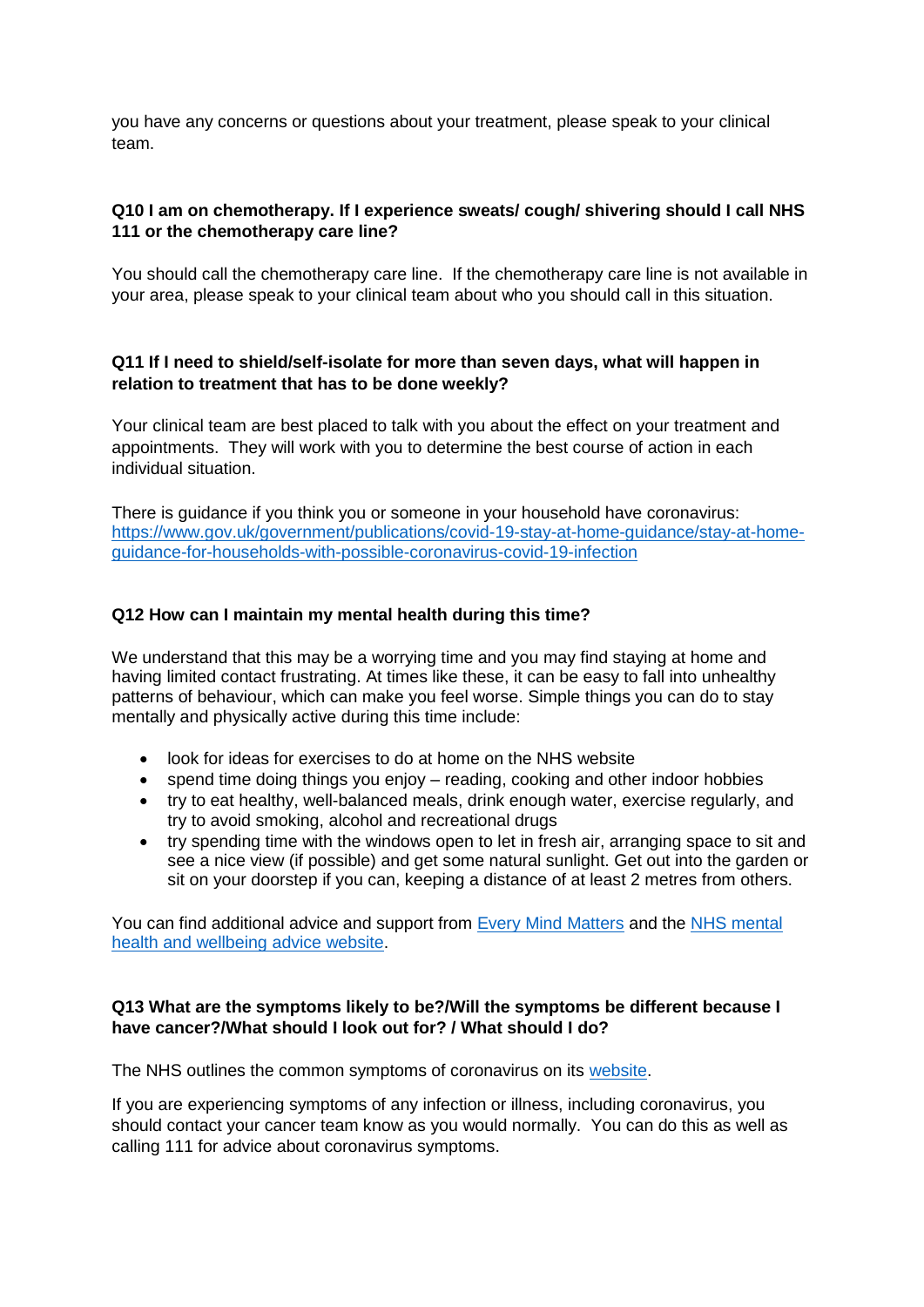#### **Q14 Can you catch this virus more than once?**

It is not yet known whether reinfection is possible, although many experts think it is unlikely.

#### **Q15 What should I do if my clinician is diagnosed with coronavirus?**

If your clinician is diagnosed with coronavirus and you have not seen them recently, then you are unlikely to have been exposed to coronavirus.

Health professionals are working to contact anyone who has been in close contact with people who have coronavirus. If you are concerned about the impact this will have on your treatment, contact your hospital for advice.

#### **Q16 Should I go to work / see friends?**

Please refer to the Government advice:

- [Staying at home if you think you have coronavirus \(self-isolating\)](https://www.gov.uk/government/publications/covid-19-stay-at-home-guidance)
- [Staying alert and safe \(social distancing\)](https://www.gov.uk/government/publications/staying-alert-and-safe-social-distancing/staying-alert-and-safe-social-distancing)
- [Staying alert: what you can and cannot do](https://www.gov.uk/government/publications/coronavirus-outbreak-faqs-what-you-can-and-cant-do/coronavirus-outbreak-faqs-what-you-can-and-cant-do)
- [Staying safe outside your home](https://www.gov.uk/government/publications/staying-safe-outside-your-home)
- [How to protect clinically extremely vulnerable people \(shielding\)](https://www.gov.uk/government/publications/guidance-on-shielding-and-protecting-extremely-vulnerable-persons-from-covid-19/guidance-on-shielding-and-protecting-extremely-vulnerable-persons-from-covid-19)

#### **Q17 Will my clinical trial continue? / Why has my trial been stopped?**

The NIHR has issued [guidance on clinical trials,](https://www.nihr.ac.uk/covid-19/) recognising the need to prioritise research on COVID-19 itself, and that many clinical research teams will be asked to redeploy to help with providing patient care.

"Given the scale of the COVID-19 challenge, we are encouraging clinical and academic health and care professionals funded by NIHR who are working on topics other than COVID-19 to prioritise frontline care where requested to do so by their employing organisations. This means that many research studies funded by NIHR or supported by NIHR (via the Clinical Research Network and other NIHR infrastructure) may need to be paused. In addition the NIHR Clinical Research Network is pausing the site set up of any new or ongoing studies at NHS and social care sites that are not nationally prioritised COVID-19 studies"

People already having cancer treatment as part of clinical trials may be able to continue their treatment if it is safe to do so, but hospitals are trying to reduce the number of times patients attend for tests, so the arrangements for people on trials may be changed for safety reasons.

Some trials have stopped recruiting new patients. Where trials can continue they are being done so with reduced patient contact, for example by delivering medication directly to patients and following up by telephone or video rather than face to face appointments.

You should contact your clinical team with questions about your individual treatment including any trials you are part of.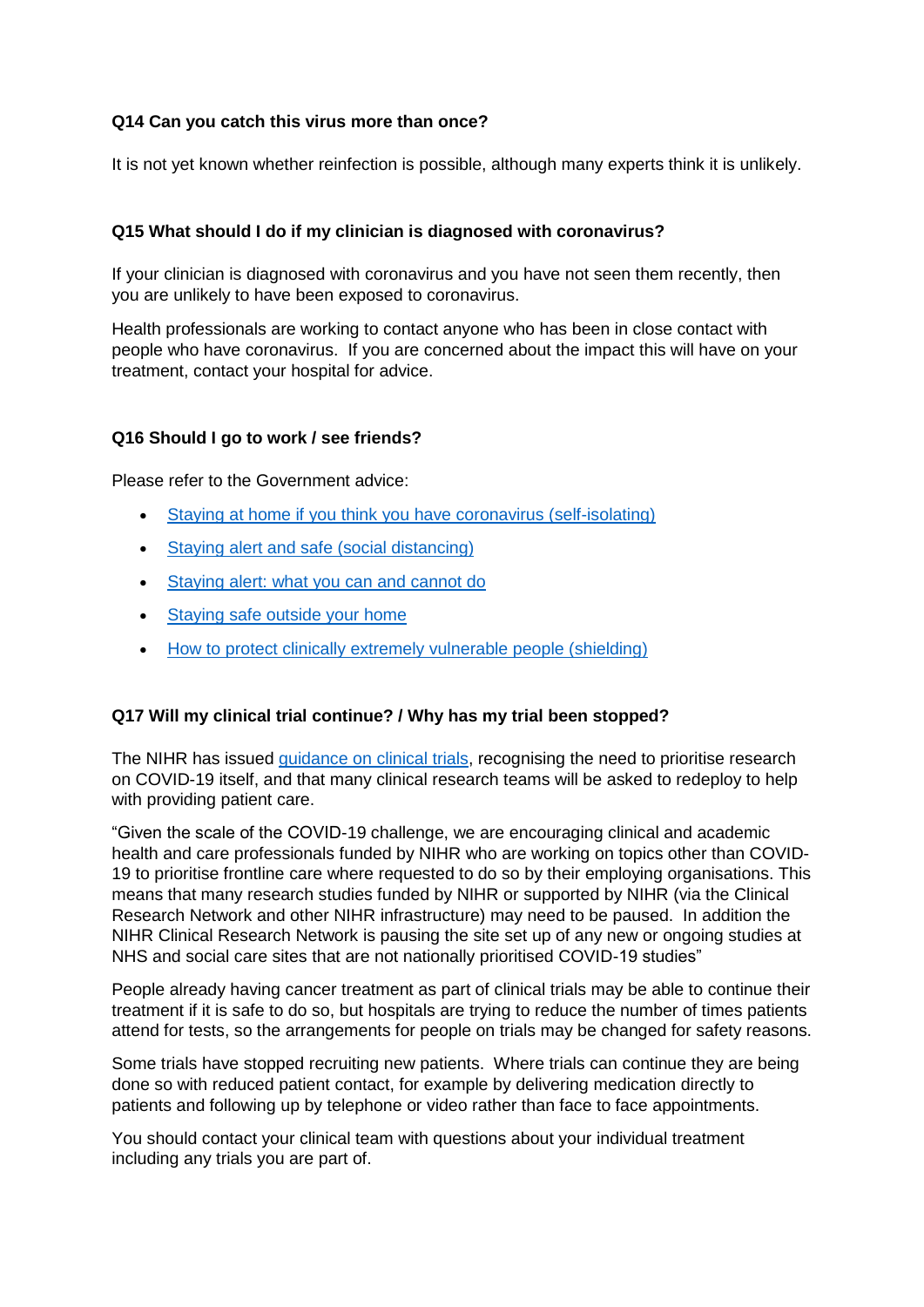## <span id="page-7-0"></span>**People who have had cancer in the past**

**Q18 Does having had cancer treatment in the past (for example, stem cell transplants, chemotherapy, radiotherapy) in the past – even if I am now in remission – increase my risk if I get the virus?** 

This depends on the type of cancer and the treatment you have had. Most people make a full recovery after cancer treatment and their immune system either recovers fully or is not affected. See  $Q3$  for further information.

# <span id="page-7-1"></span>**Family/friends/carers of people living with cancer**

Please refer to the wider Government advice to protect yourselves and family/friends:

- [Full guidance on staying alert and safe \(social distancing\)](https://www.gov.uk/government/publications/full-guidance-on-staying-at-home-and-away-from-others)
- [Staying at home if you think you have coronavirus \(self-isolating\)](https://www.gov.uk/government/publications/covid-19-stay-at-home-guidance)
- [How to protect clinically extremely vulnerable people \(shielding\)](https://www.gov.uk/government/publications/guidance-on-shielding-and-protecting-extremely-vulnerable-persons-from-covid-19/guidance-on-shielding-and-protecting-extremely-vulnerable-persons-from-covid-19)

#### **Q19 Should I consider not sending my child with cancer/sibling of a child with cancer to school?**

For the time being, the Government has asked parents to keep their children at home, wherever possible, and for schools to remain open only for those children who absolutely need to attend. Please see the Government guidance on school closures: <https://www.gov.uk/coronavirus>

If your child with cancer falls into any of the clinically extremely vulnerable groups outlined in Q3, they and others in the household should follow the measures to 'shield' them.

If your child with cancer is not in one of the clinically extremely vulnerable groups and you feel you need to send them to school (e.g. you are a key worker), please seek advice from the clinical team overseeing your child's care.

### <span id="page-7-2"></span>**The future**

#### **Q20 Will cancer patients be a priority for the vaccine if/when it is developed?**

There is currently no vaccine for this form of coronavirus. Research is being done to develop a vaccine, but this will take many months.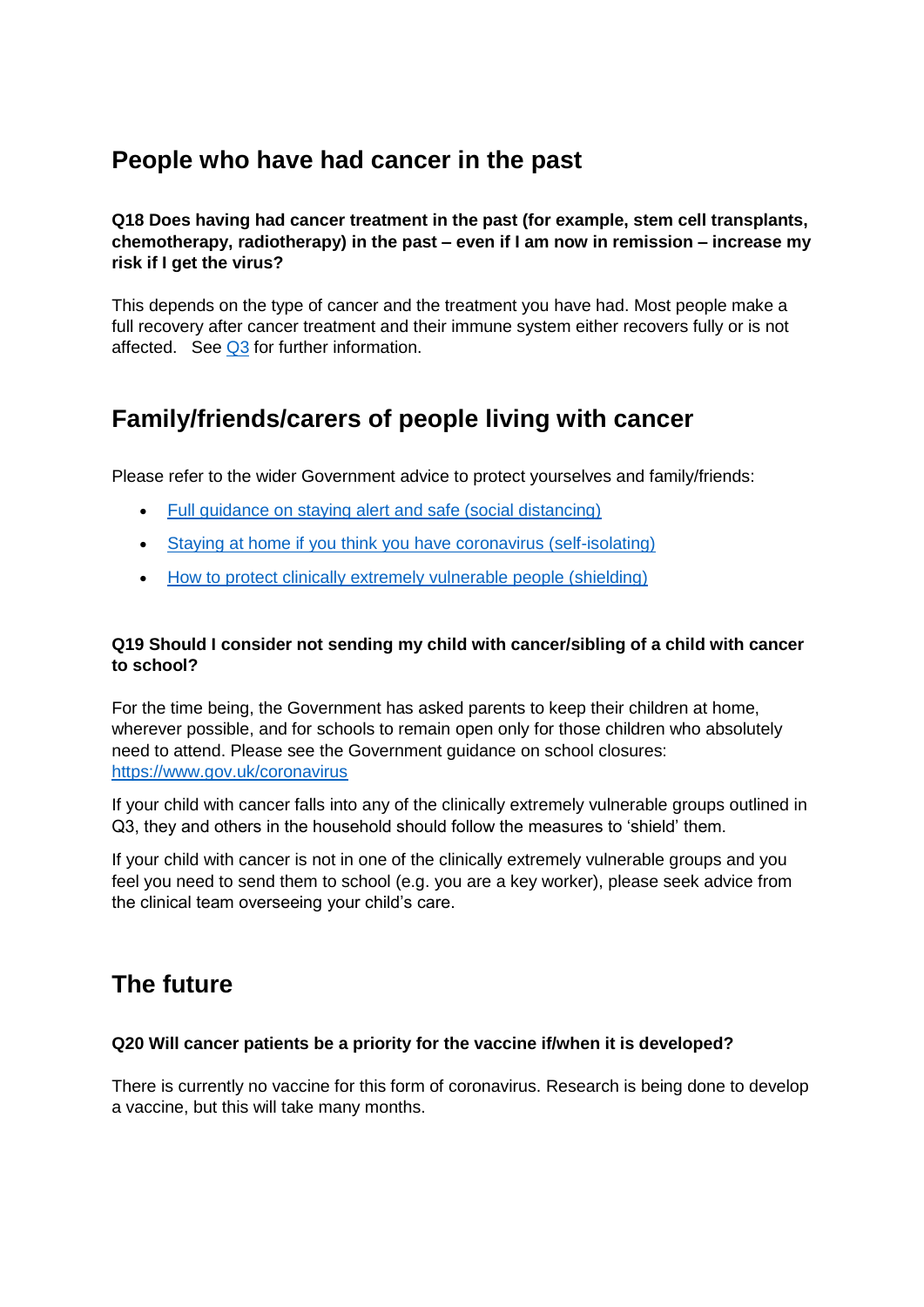#### **Q21 If the pressure on the NHS grows, will my treatment be delayed?**

See [Q8.](#page-4-0)

#### **Q22 Will there be problems accessing my cancer drugs?**

There are currently no medicine shortages as a result of COVID-19. The country is well prepared to deal with any impacts of the coronavirus and we have stockpiles of generic drugs like paracetamol in the event of any supply issues.

The Department of Health and Social Care is working closely with industry, the NHS and others in the supply chain to ensure patients can access the medicines they need and precautions are in place to prevent future shortages.

There is no need for patients to change the way they order prescriptions or take their medicines. Patients should always follow the advice of doctors, pharmacists or other prescribers who prescribe and dispense their medicines and medical products. The NHS has tried-and-tested ways of making sure patients receive their medicines and medical products, even under difficult circumstances. If patients order extra prescriptions, or stockpile, it will put pressure on stocks, meaning that some patients may not get the medicines or medical products they need.

## <span id="page-8-0"></span>**Detailed questions about the categorisation of clinically extremely vulnerable people**

Please look at the [Government guidance](https://www.gov.uk/government/publications/guidance-on-shielding-and-protecting-extremely-vulnerable-persons-from-covid-19/guidance-on-shielding-and-protecting-extremely-vulnerable-persons-from-covid-19) on shielding in the first instance for more information, including the process for contacting people who are highest risk, how to access support, and what to do if you are living with someone who is shielding.

#### **Q23 Does the clinically extremely vulnerable people category include:**

- **Only patients undergoing active chemotherapy for lung cancer?** No. Everyone undergoing active chemotherapy is included.
- **Patients who have received chemotherapy in the past three months?** People's immunity remains compromised for some time after finishing chemotherapy and clinical teams will be aware of this when considering their highest clinical risk patient lists.

If you have completed chemotherapy in the last 3 months, please contact your care team to discuss your specific circumstances. In the meantime, you should follow the Public Health England guidance on 'shielding' - in summary, stay at home and avoid face-to-face contact until at least the end of June.

• **Patients with blood disorders who are immunocompromised but not receiving chemotherapy?**